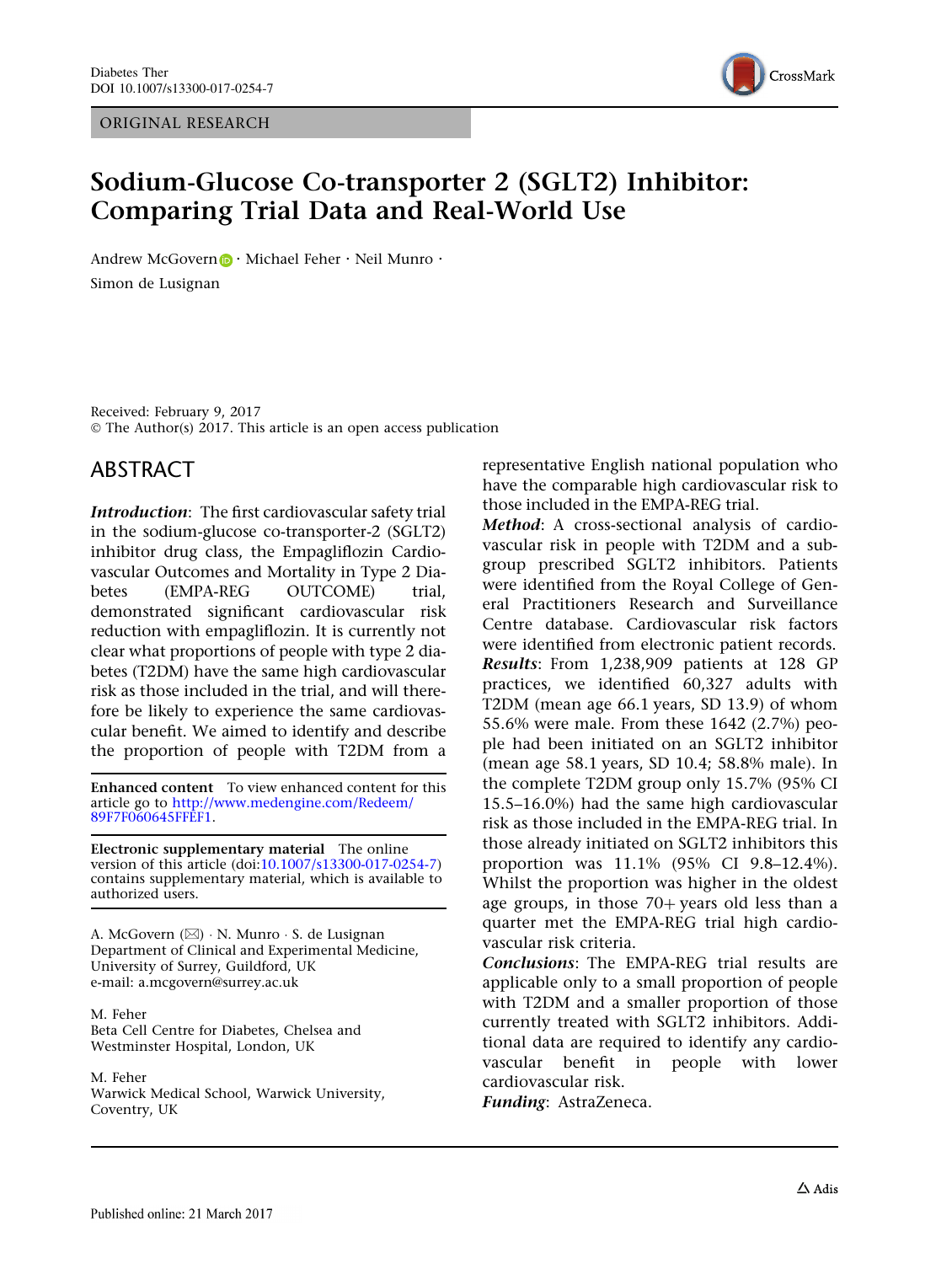Keywords: Cardiovascular disease; Cross sectional analysis; Empagliflozin; EMPA-REG OUTCOME; Type 2 diabetes; SGLT2

### INTRODUCTION

Until recently there was little evidence for cardiovascular risk reduction with glucose-lowering therapies in type 2 diabetes (T2DM). However, within the last year the results of two trials have demonstrated substantial cardiovascular benefit with two agents: the sodium glucose co-transporter 2 (SGLT2) inhibitor empagliflozin and then glucagon-like peptide-1 (GLP-1) analogue liraglutide. These landmark diabetes trials were the Empagliflozin Cardiovascular Outcome Event Trial in Type 2 Diabetes Mellitus Patients (EMPA-REG OUTCOME) trial and the Liraglutide Effect and Action in Diabetes: Evaluation of Cardiovascular Outcome Results (LEADER) trial, respectively [[1](#page-9-0), [2](#page-10-0)]. Whilst ground-breaking, it will take some time before the full clinical application of these trials is realized. The EMPA-REG trial was designed as a non-inferiority randomized placebo-controlled trial to investigate cardiovascular outcomes and mortality with empagliflozin in a selected group at very high risk of cardiovascular disease (Table [1](#page-2-0)). Unexpectedly, the trial demonstrated substantial cardiovascular benefit with empagliflozin in this cohort.

Sodium glucose co-transporter 2 (SGLT2) inhibitors, also known as gliflozins, improve glycemic control through inhibition of glucose reuptake by SGLT2 in the proximal tubule of the kidney [[3](#page-10-0), [4](#page-10-0)]. This induces glucosuria which lowers serum glucose and also induces diuresis [[5](#page-10-0)]. The cardiovascular risk reduction in the EMPA-REG trial was observed to occur very early, with survival curves, compared with placebo, separating almost immediately after randomization [[6](#page-10-0)]. This has led some commentators to speculate that the survival benefit is achieved not from glucose lowering but due to the diuretic effect of SGLT2 inhibition as these survival curves appear similar to those for trials of diuretics in people with heart failure [\[7,](#page-10-0) [8](#page-10-0)]. However, the limited data available do not support this hypothesis [[9](#page-10-0)]. Alternative mechanisms have

since been suggested including a reduction in cardiac preload and afterload, or shift towards myocardial tissue use of a more efficient fuel (possibly ketone bodies) [\[10–13\]](#page-10-0). Additional experimentation is needed, however, to explore these further. Given this uncertainty, it is unknown if the cardiovascular benefits observed in EMPA-REG can be expected in all people with T2DM or just those with a similar, high cardiovascular risk profile to those people included in the EMPA-REG trial [[10\]](#page-10-0).

The aims of the study were to provide a description of the cardiovascular risk profile of a large nationally representative sample of people with T2DM treated with SGLT2 inhibitors in England and compare this to the EMPA-REG trial inclusion criteria. Additionally, we compare those treated with SGLT2 inhibitors with the wider T2DM population.

## METHODS

We performed a cross-sectional analysis of all people with T2DM included in the Royal College of General Practitioners Research and Surveillance Centre (RCGP RSC) database based in England, in order to identify people initiated on SGLT2 inhibitors and describe their cardiovascular risk profile. In accordance with our explicit aim to create high-quality and transparent real-world evidence [[14](#page-10-0), [15](#page-10-0)], we have reported the planned methods in full in the study protocol [[16](#page-10-0)].

We described the proportion of people with T2DM currently using SGLT2 inhibitors who had a similar cardiovascular risk profile to those included in the EMPA-REG trial. For comparison we also reported the number of people from the complete T2DM group who had the same high cardiovascular risk. The use of English electronic health records for this purpose enabled the identification of a high-quality population denominator as all individuals are registered with a single GP practice and have a unique national identifier, the NHS number [\[17\]](#page-10-0). This enabled capture of an almost complete population without double counting.

At the time of this study, the RCGP RSC database contained the electronic health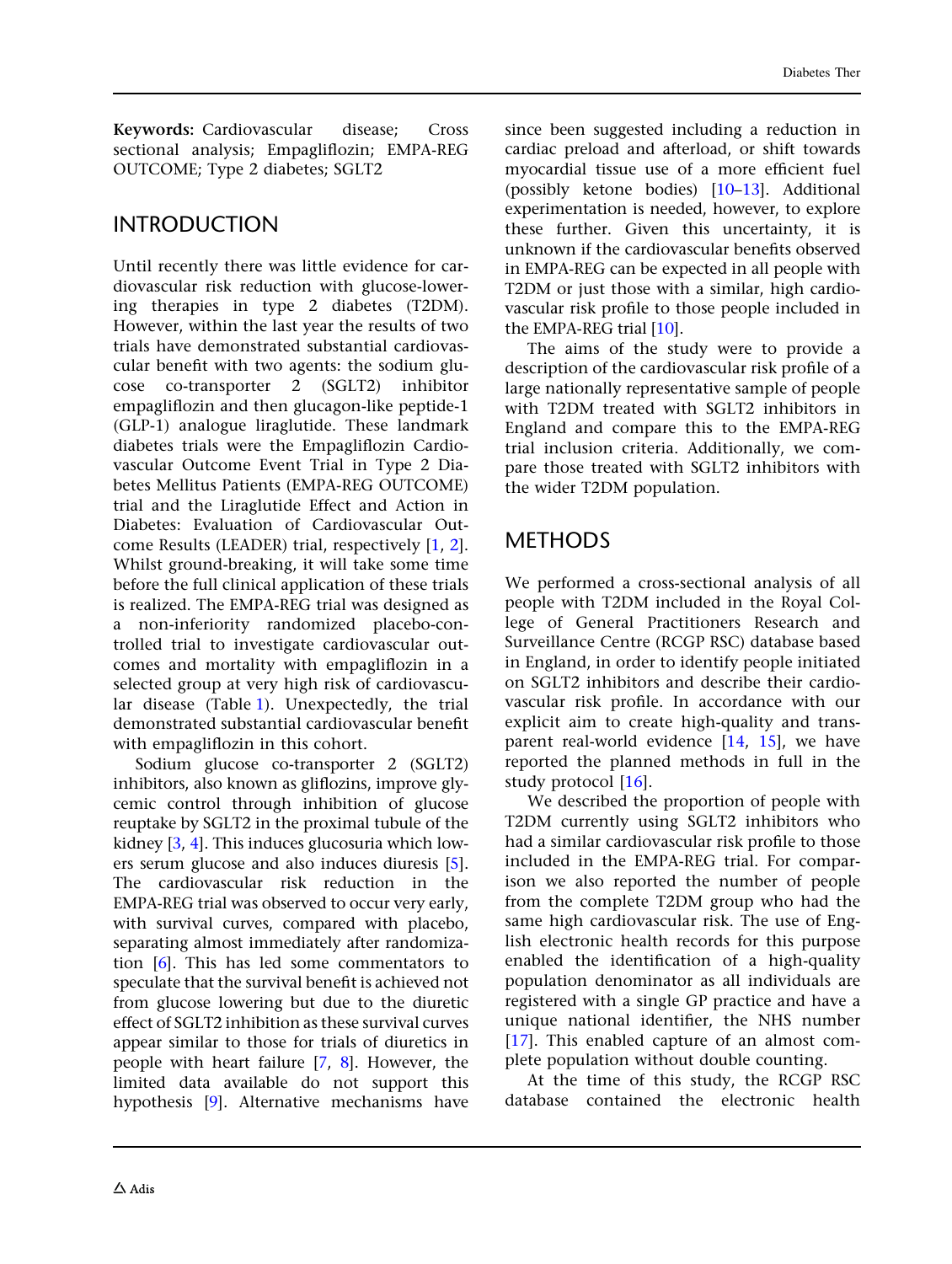<span id="page-2-0"></span>

| Inclusion criteria                                                                                                                                                                                                                  |  |
|-------------------------------------------------------------------------------------------------------------------------------------------------------------------------------------------------------------------------------------|--|
| History of myocardial infarction                                                                                                                                                                                                    |  |
| History of myocardial infarction >2 months prior to informed consent                                                                                                                                                                |  |
| Coronary artery disease                                                                                                                                                                                                             |  |
| Evidence of multi-vessel coronary artery disease, i.e., in $\geq 2$ major coronary arteries or the left main coronary artery,<br>documented by any of the following:                                                                |  |
| Presence of significant stenosis: $\geq$ 50% luminal narrowing during angiography (coronary or multi-slice computed<br>tomography)                                                                                                  |  |
| Previous revascularization (percutaneous transluminal coronary angioplasty $\pm$ stent or coronary artery bypass graft<br>>2 months prior to consent                                                                                |  |
| The combination of revascularization in one major coronary artery and significant stenosis ( $\geq$ 50% luminal narrowing)<br>in another major coronary artery                                                                      |  |
| Evidence of single-vessel coronary artery disease, $\geq$ 50% luminal narrowing during angiography (coronary or multi-slice<br>computed tomography) not subsequently successfully revascularized, with at least 1 of the following: |  |
| A positive non-invasive stress test for ischemia                                                                                                                                                                                    |  |
| Hospital discharge for unstable angina $\leq$ 12 months prior to consent                                                                                                                                                            |  |
| Unstable angina                                                                                                                                                                                                                     |  |
| Unstable angina >2 months prior to consent with evidence of single- or multi-vessel coronary artery disease                                                                                                                         |  |
| History of stroke                                                                                                                                                                                                                   |  |
| History of stroke (ischemic or hemorrhagic) >2 months prior to consent                                                                                                                                                              |  |
| Peripheral artery disease                                                                                                                                                                                                           |  |
| Occlusive peripheral artery disease documented by any of the following:                                                                                                                                                             |  |
| Limb angioplasty, stenting, or bypass surgery                                                                                                                                                                                       |  |
| Limb or foot amputation due to circulatory insufficiency                                                                                                                                                                            |  |
| Evidence of significant peripheral artery stenosis (>50% on angiography, or >50% or hemodynamically significant via<br>non-invasive methods) in 1 limb                                                                              |  |
| Ankle brachial index <0.9 in $\geq$ 1 ankle                                                                                                                                                                                         |  |

England (1.7% of all practices in England). The RCGP RSC provided a sample which is representative of the UK population [[18](#page-10-0)]. Included data are recorded using the Read code 5-byte version 2 coding hierarchy; this comprises comprehensive diagnosis and treatment information, prescriptions, and laboratory data [[19\]](#page-10-0).

practices collated after 1 January 2016. We included all patients with a diagnosis of T2DM over 18 years old on or before this date. In those with T2DM we identified all those people initiated on SGLT2 inhibitors (canagliflozin, dapagliflozin, or empagliflozin) at any time before 1 January 2016.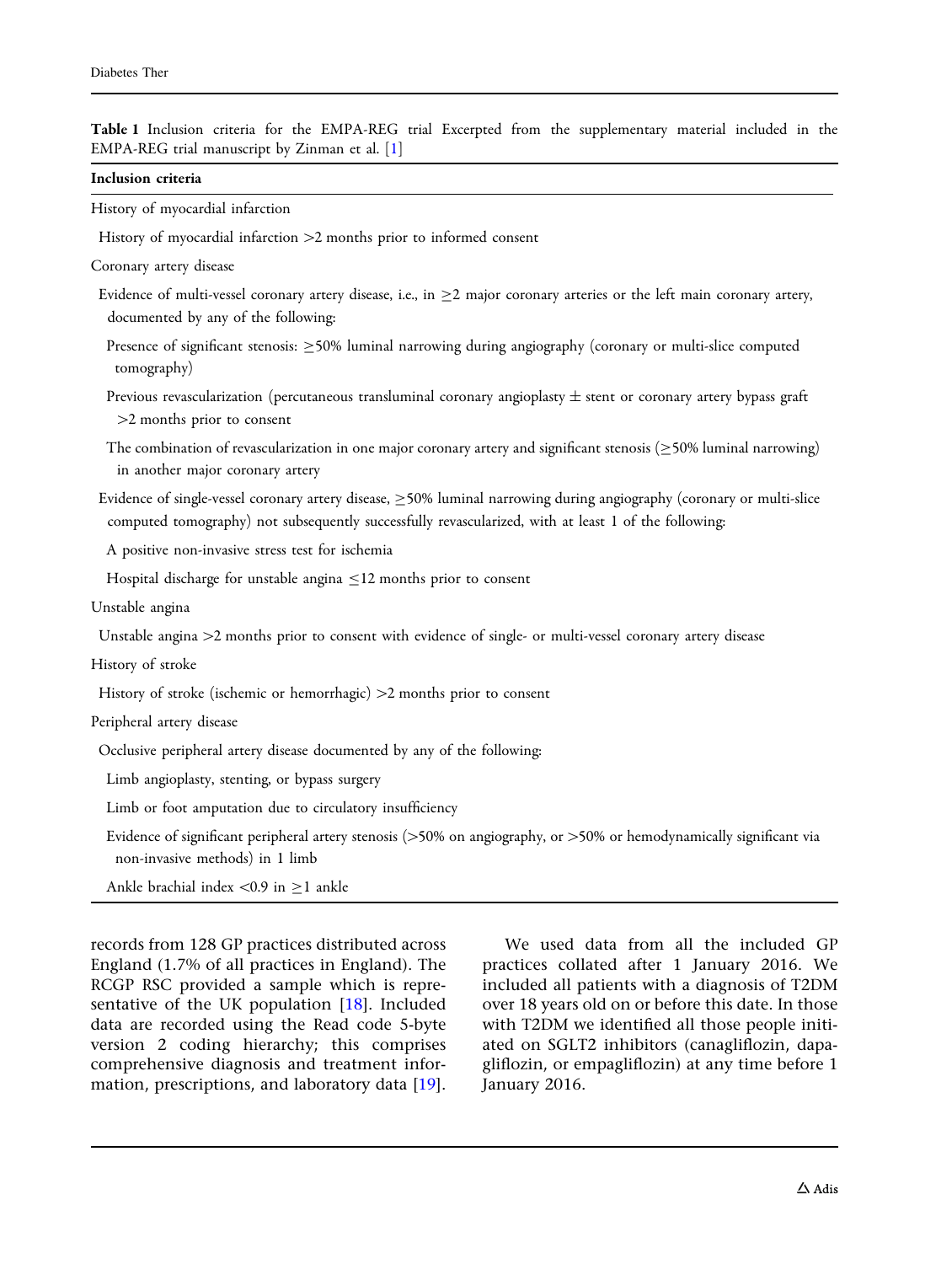We used a two-stage informatics ontology-based process [[20](#page-10-0)] to identify people with T2DM which we have reported in detail elsewhere [[21](#page-10-0)]. The two stages were

- 1. Identification of all people with diabetes using diabetes diagnosis codes, glucose and HbA1c test results, or the use of diabetes therapies
- 2. Categorization by diabetes type based on their medication usage history, diabetes type codes, and other key clinical characteristics

The clinical characteristics of the whole T2DM group and subset of people using SGLT2 inhibitors were reported. These comprise age, gender, body mass index (BMI), glycated hemoglobin (HbA1c), blood pressure, diagnosis of hypertension, renal function, duration of diabetes, and current diabetes medications.

BMI was defined using the most recently recorded values. Where data on BMI were missing, we calculated BMI from the most recent weight and height measurements. HbA1c was defined using the most recent value prior to the initiation of SGLT2 inhibitor in those on SGLT2 inhibitors. Blood pressure values were taken from the most recent measurements. A diagnosis of hypertension was identified using diagnostic codes for hypertension only (not blood pressure measurements).

Renal function was reported as the proportion of people with an estimated glomerular filtration rate (eGFR) measurement of less than 60 ml/min/1.73 m<sup>2</sup>. Duration of diabetes was defined as the time since the first diabetes-defining event. These events comprise first diabetes diagnostic code, first investigation result consistent with diabetes, or date of first prescription of glucose-lowering medication. We have reported the number of people with missing data for all variables.

The high cardiovascular risk inclusion criteria for the EMPA-REG study are demonstrated in Table [1](#page-2-0). We identified people with each of these cardiovascular risk factors using clinical diagnostic codes, or other codes which identified a diagnosis of the risk factor (a complete description of these codes is provided in Supplementary Tables S1 to S6). It is possible that

recording of unstable angina is limited in primary care data. As a measure of sensitivity we have also described the number of people with any recorded code for angina of any severity. We have considered a person to have the cardiovascular risk factor of interest if they have any of the disease-defining codes at any time in their clinical record.

We have reported the number of people with each risk factor and proportions with 95% confidence intervals in those with T2DM and also in those prescribed SGLT2 inhibitors. We have also performed subgroup analyses of these proportions stratified by age group, duration of diabetes, type of SGLT2 inhibitor, and by number of current diabetes therapies. Current diabetes therapies are grouped into none, oral monotherapy, oral dual therapy, oral triple therapy (or greater), insulin therapy (any regime which involves insulin use).

### Compliance with Ethics Guidelines

All data to be used was anonymized at the point of data extraction. No clinically identifiable information was made available to researchers. The study has been tested against the Health Research Authority (HRA)/Medical Research Council (MRC) "is this research" tool [\[22](#page-10-0)] and was considered to be an audit of current practice when compared to best available evidence. The study therefore did not require specific ethical approval. Approval for this work was granted by the RCGP RSC study approval committee. This article is based on previously conducted studies and does not involve any new studies of human or animal subjects performed by any of the authors.

# RESULTS

Data were available for analysis from 1,238,909 electronic patient records at 128 general practices. From these we identified 60,327 adults with T2DM. This group was slightly older than the EMPA-REG trial cohort, with a shorter duration of diabetes, but similar mean BMI (Table [2\)](#page-4-0). Within this group 1642 (2.7%) people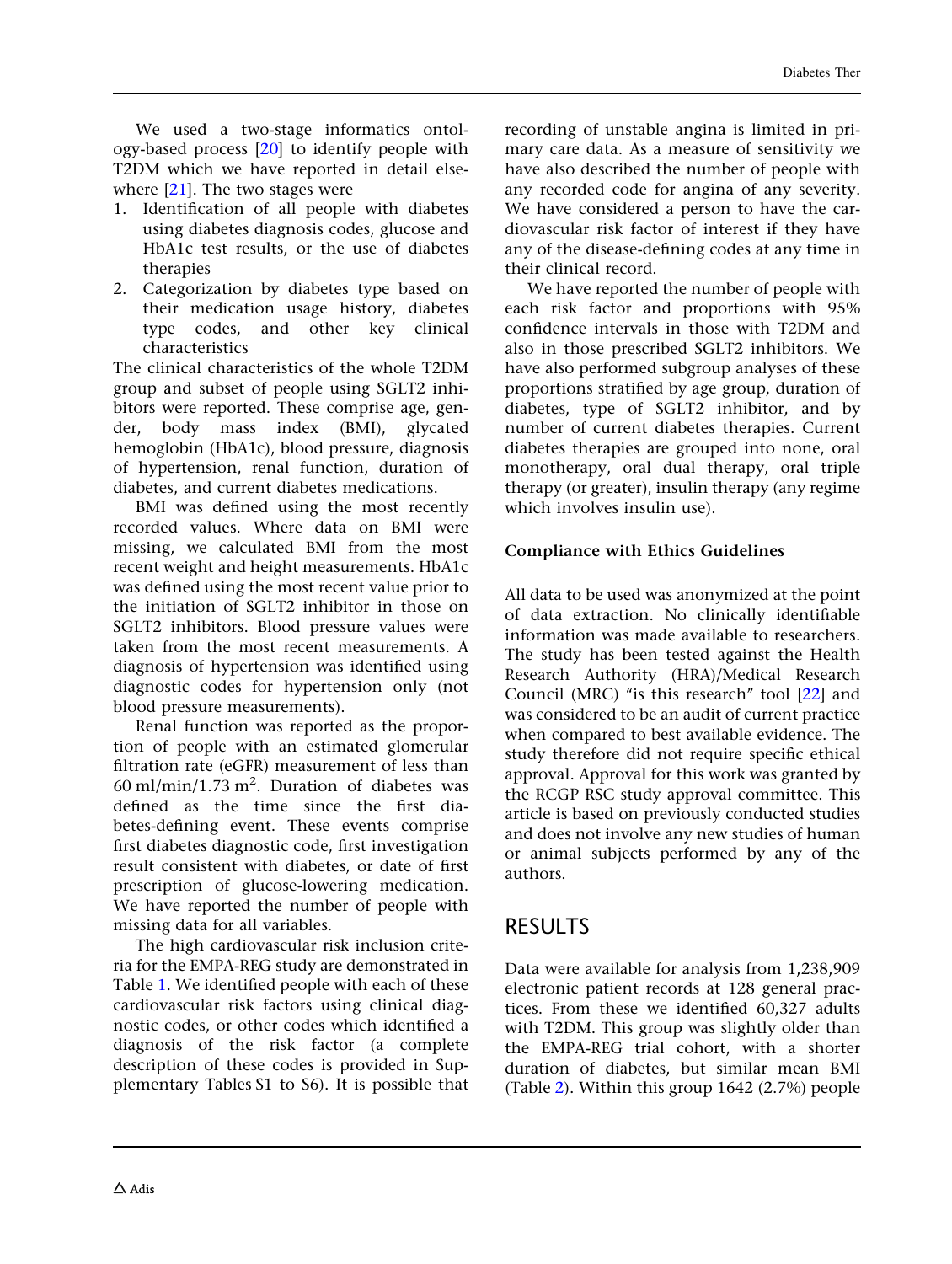| Characteristic                         | RCGP RSC total T2DM<br>group ( $N = 60,327$ ) | RCGP RSC SGLT2 user<br>group ( $N = 1642$ ) | <b>EMPA-REG</b> trial<br>participants* ( $N = 4687$ ) |  |
|----------------------------------------|-----------------------------------------------|---------------------------------------------|-------------------------------------------------------|--|
| Age (years)                            | 66.1 $(\pm 13.9)$                             | 58.1 $(\pm 10.4)$                           | 63.1 $(\pm 8.6)$                                      |  |
| Male                                   | 33,535 (55.6)                                 | 966 (58.8)                                  | 3336 (71.2)                                           |  |
| Race                                   |                                               |                                             |                                                       |  |
| White                                  | 42,284(70.1)                                  | 1194 (72.2)                                 | 3403 (72.6)                                           |  |
| Asian                                  | 5706 (9.5)                                    | 155(9.4)                                    | 1006(21.5)                                            |  |
| Black                                  | 2648 (4.4)                                    | 40(2.4)                                     | 237(5.1)                                              |  |
| Other                                  | 1109(1.8)                                     | 24(1.5)                                     | 36(0.8)                                               |  |
| Missing                                | 8580 (14.2)                                   | 229(13.9)                                   | 5(0.1)                                                |  |
| BMI $(kg/m2)$                          | 30.7 $(\pm 6.5)$                              | 34.0 $(\pm 6.4)$                            | 30.6 $(\pm 5.3)$                                      |  |
| BMI not recorded                       | 1284(2.1)                                     | 9(0.5)                                      | 0(0.0)                                                |  |
| $SBP$ (mmHg)                           | 132.0 $(\pm 14.7)$                            | 130.2 $(\pm 13.4)$                          | 135.3 $(\pm 16.9)$                                    |  |
| DBP (mmHg)                             | 75.0 $(\pm 9.6)$                              | 76.0 $(\pm 8.6)$                            | 76.6 $(\pm 9.7)$                                      |  |
| BP not recorded                        | 221(0.4)                                      | 2(0.1)                                      | 0(0.0)                                                |  |
| Diagnosed hypertension                 | 35,659 (59.1)                                 | 901 (54.9)                                  | $\rm NR$                                              |  |
| Uncontrolled hypertension <sup>†</sup> | 16,950(28.1)                                  | 373 (22.7)                                  | $\rm NR$                                              |  |
| eGFR <60 ml/min/1.73 m <sup>2</sup>    | $11,167$ (18.5)                               | 76 (4.6)                                    | 0(0.0)                                                |  |
| Duration of diabetes                   |                                               |                                             |                                                       |  |
| $\leq$ 1 years                         | 5320 (8.8)                                    | 45 $(2.7)$                                  | 128(2.7)                                              |  |
| $>1-5$ years                           | 17,911(29.7)                                  | 314(19.1)                                   | 712(15.2)                                             |  |
| $>5-10$ years                          | 18,963 (31.4)                                 | 604 (36.8)                                  | 1175(25.1)                                            |  |
| $>10$ years                            | 18,133(30.1)                                  | 679 (41.4)                                  | 2672 (57.0)                                           |  |
| Other glucose-lowering therapy         |                                               |                                             |                                                       |  |
| Metformin                              | 35,146 (58.3)                                 | 1416 (30.2)                                 | 3459 (73.8)                                           |  |
| Insulin                                | 8128 (13.5)                                   | 447 (9.5)                                   | 2252 (48.0)                                           |  |
| Sulfonylurea                           | 14,765 (24.5)                                 | 800 (17.1)                                  | 2014 (43.0)                                           |  |
| Dipeptidyl peptidase-4 inhibitor       | 7236 (12.0)                                   | 605(12.9)                                   | 529 (11.3)                                            |  |
| Thiazolidinedione                      | 1875(3.1)                                     | 144(3.1)                                    | 198 $(4.2)$                                           |  |
| Glucagon-like peptide-1 agonist        | 1983(3.3)                                     | 360(7.7)                                    | 126(2.7)                                              |  |
| Monotherapy                            | 21,284 (35.3)                                 | 89(5.5)                                     | 1380 (29.4)                                           |  |

<span id="page-4-0"></span>Table 2 Characteristics of with T2DM and a subgroup of people using SGLT2 inhibitors in the real world compared with those in the EMPA-REG trial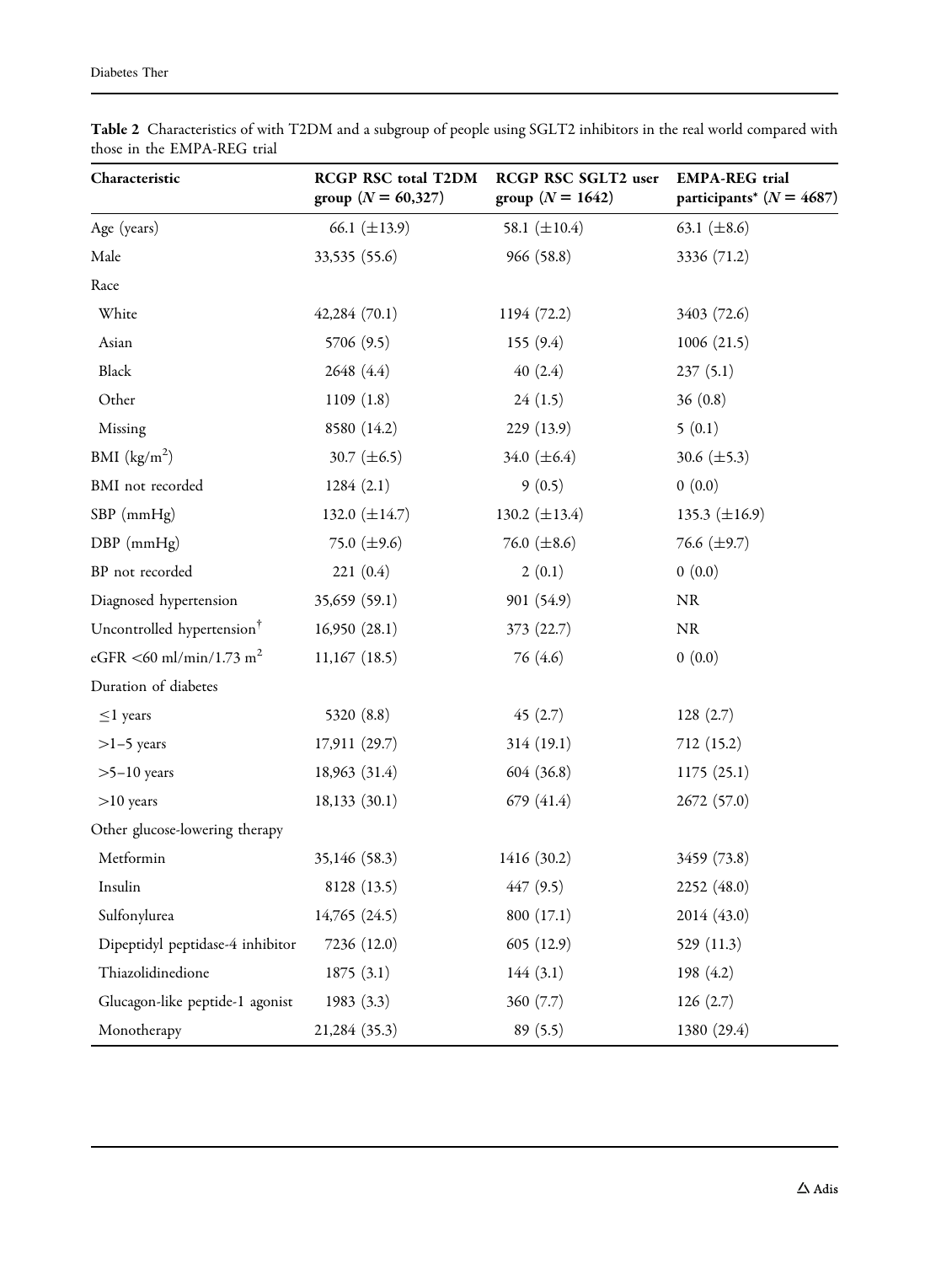#### Table 2 continued

| Characteristic | group ( $N = 60,327$ ) | RCGP RSC total T2DM RCGP RSC SGLT2 user<br>group ( $N = 1642$ ) | <b>EMPA-REG</b> trial<br>participants <sup>*</sup> ( $N = 4687$ ) |
|----------------|------------------------|-----------------------------------------------------------------|-------------------------------------------------------------------|
| Dual therapy   | 11,375(18.9)           | 448 (27.5)                                                      | 2259(48.2)                                                        |

Data are presented as  $n$  (%) or mean (SD)

BMI body mass index, DBP diastolic blood pressure, eGFR estimated glomerular filtration rate, NR not reported, SBP systolic blood pressure, SD standard deviation

\* Pooled empagliflozin participants (10 and 25 mg doses)

 $\dagger$  Most recent systolic blood pressure  $\geq$ 140 mmHg

**Table 3** Proportion of people with major cardiovascular risk factors amongst all those with type 2 diabetes ( $N = 60,327$ ) and those prescribed an SGLT2 inhibitor  $(N = 1642)$ 

| Cardiovascular risk factor           | <b>RCGP RSC total T2DM</b><br>group ( $N = 60,327$ ) |                                | <b>RCGP RSC SGLT2 user</b><br>group ( $N = 1642$ ) |                                    |
|--------------------------------------|------------------------------------------------------|--------------------------------|----------------------------------------------------|------------------------------------|
|                                      | <b>Risk factor</b><br>present $n$ $(\%^*)$           | 95% confidence<br>intervals %* | <b>Risk factor</b><br>present $n$ $(\%^*)$         | 95% confidence<br>intervals $\%^*$ |
| Myocardial infarction                | 2978 (4.9)                                           | $4.8 - 5.1$                    | 65 $(4.0)$                                         | $3.2 - 4.8$                        |
| Coronary artery disease              | 3542 (5.9)                                           | $5.7 - 6.0$                    | 78 (4.8)                                           | $3.9 - 5.6$                        |
| Unstable angina                      | 528 $(0.9)$                                          | $0.8 - 0.9$                    | 22(1.3)                                            | $0.9 - 1.8$                        |
| Stroke                               | 2607(4.3)                                            | $4.2 - 4.5$                    | 44(2.7)                                            | $2.1 - 3.3$                        |
| Peripheral artery disease            | 2679(4.4)                                            | $4.3 - 4.6$                    | 56 $(3.4)$                                         | $2.7 - 4.1$                        |
| Any major cardiovascular risk factor | 9481 (15.7)                                          | $15.5 - 16.0$                  | 182(11.1)                                          | $9.8 - 12.4$                       |

\* Percentage of people within group

had been initiated on an SGLT2 inhibitor. The majority of these were dapagliflozin (1123), followed by canagliflozin (422), and empagliflozin (160), including 63 people who had a prescription for two different SGLT2 inhibitors. People initiated on an SGLT2 inhibitor were younger than those in the EMPA-REG trial, had a higher BMI, and a broadly similar distribution of diabetes duration (Table [2\)](#page-4-0). The mean HbA1c at SGLT2 initiation was 80.0 mmol/mol (SD 17.3). Twenty-eight people (1.7%) had no HbA1c recorded prior to initiating an SGLT2 inhibitor.

Only a small proportion of people with T2DM had the same cardiovascular risk factors as people included in the EMPA-REG trial (Table 3). Similarly, only a small proportion of those treated with SGLT2 inhibitors had the same cardiovascular risk factors as people

included in the EMPA-REG trail (Table 3). A larger proportion had angina of any severity (all people with T2DM: 4970 people; 8.2%; 95% CI 8.1–8.4%, those treated with SGLT inhibitors: 128 people; 7.8%; 95% CI 13.2–16.1%) or any major risk factor or angina of any severity (all people with T2DM: 11,704 people; 19.4%; 95% CI 19.1–19.7%, those treated with SGLT inhibitors: 240 people; 14.6%; 95% CI 13.2–16.1%).

In subgroup analyses, the proportion of people with major cardiovascular risk factors increased with age but still represented a minority of people even in the oldest age groups, i.e., less than a quarter of those over 70 years old (Table [4](#page-6-0) and Supplementary Table S7). The proportion of people with major cardiovascular risk factors varied little by number of current oral therapies (none, one, two, three or more: 14.6%, 14.9%, 14.8%, and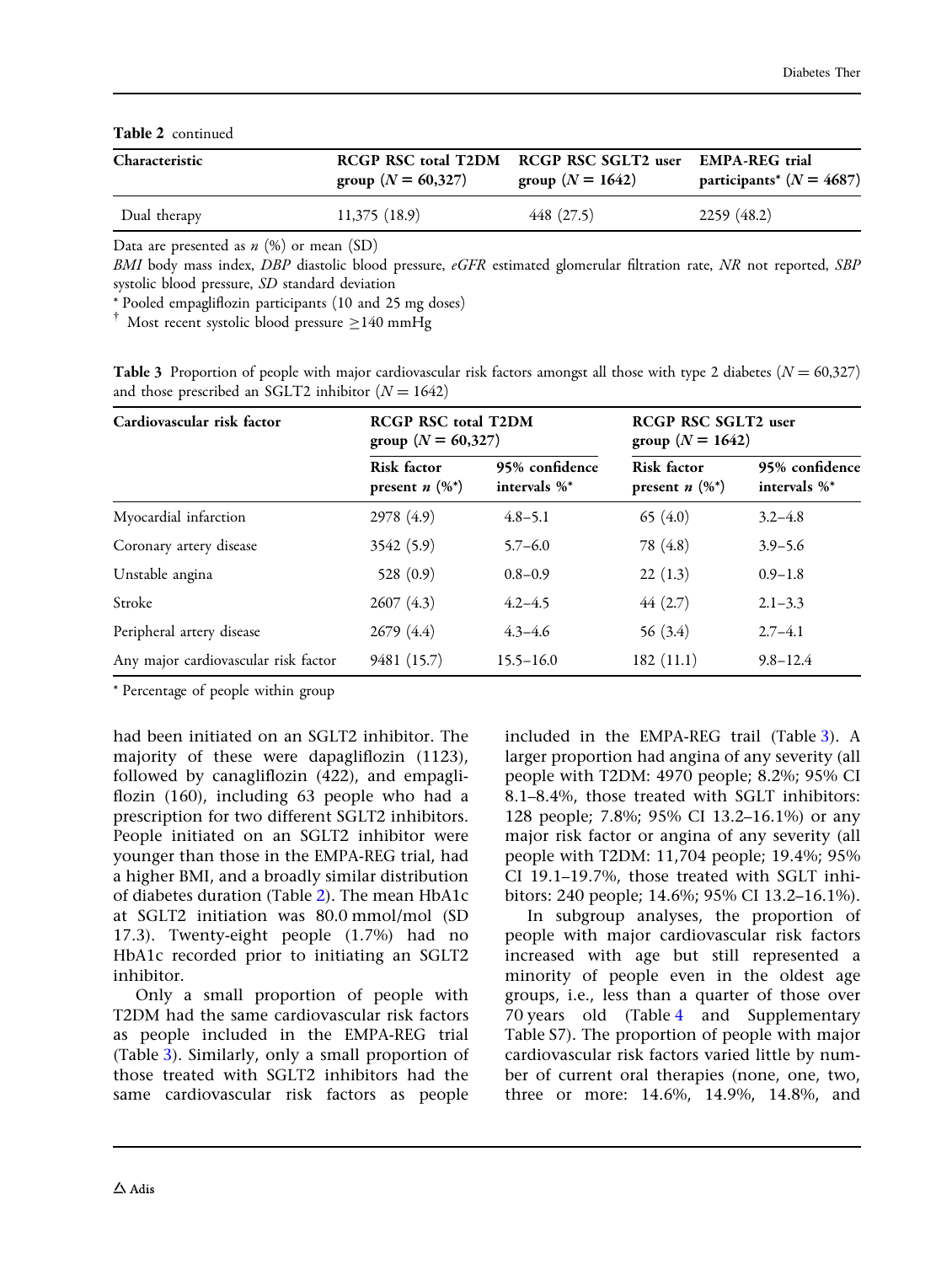| Age group | Number of<br>people | Number of people with<br>one or more major<br>cardiovascular risk factor $n$ (%*) | 95% confidence<br>interval %* |
|-----------|---------------------|-----------------------------------------------------------------------------------|-------------------------------|
| $18 - 49$ | 7526                | 225(3.0)                                                                          | $2.7 - 3.3$                   |
| $50 - 59$ | 11,145              | 988 (8.9)                                                                         | $8.4 - 9.3$                   |
| $60 - 69$ | 15,643              | 2273 (14.5)                                                                       | $14.1 - 15.0$                 |
| $70+$     | 25,971              | 5995(23.1)                                                                        | $22.7 - 23.5$                 |

<span id="page-6-0"></span>Table 4 Proportion of people with one or more major cardiovascular risk factor, by age group, amongst all those with type 2 diabetes ( $N = 60,327$ )

\* Percentage of people within age group

Table 5 Proportion of people with one or more major cardiovascular risk factor, by duration of diabetes, amongst all those with type 2 diabetes  $(N = 60,327)$ 

| Duration of diabetes | Number of people | Number of people with<br>one or more major<br>cardiovascular risk factor $n$ (%*) | 95% confidence interval %* |
|----------------------|------------------|-----------------------------------------------------------------------------------|----------------------------|
| $\leq$ 1 years       | 5320             | 613(11.5)                                                                         | $10.8 - 12.3$              |
| $>1-5$ years         | 17,911           | 2341 (13.1)                                                                       | $12.7 - 13.5$              |
| $>5-10$ years        | 18,963           | 2818 (14.9)                                                                       | $14.4 - 15.3$              |
| $>10$ years          | 18,133           | 3709 (20.5)                                                                       | $20.0 - 21.0$              |

\* Percentage of people within diabetes duration group

12.2%, respectively) but was higher in people on insulin therapy (23.5%) (Supplementary Table S8). The proportion of people with a major cardiovascular risk factor was higher in people with a longer duration of diabetes (Table 5) with just over 20% prevalence in those with a history of diabetes longer than 10 years. The proportion of people with a major cardiovascular risk factor was higher in those on empagliflozin (16.3%) than dapagliflozin (10.2%) or canagliflozin (12.8%), although the difference was only significant between empagliflozin and dapagliflozin (Supplementary Table S9).

# DISCUSSION

In a large sample of people with T2DM in England only a small proportion (15.7%; 95% CI 15.5–16.0%) had the same high cardiovascular risk as those included in the EMPA-REG trial. In

those already initiated on SGLT2 inhibitors the proportion was smaller still (11.1%; 95% CI 9.8–12.4%) and this was a younger group. Whilst the proportion was higher in the oldest age groups, even in those 70 years old and over, this still comprised less than a quarter. Similarly, the proportion was higher in those with the longest duration of diabetes, but only comprised just over 20% in those with a duration of diabetes longer than 10 years.

### Implications of the Findings

The cardiovascular benefits identified by the EMPA-REG trial were a surprising but very welcome finding. However, it is important to be clear that the trial's participants were selected on the basis of very high cardiovascular risk. We can therefore only expect similar cardiovascular benefits in the same high risk group in the real world. Our data suggest that this makes up only a small but not insubstantial proportion of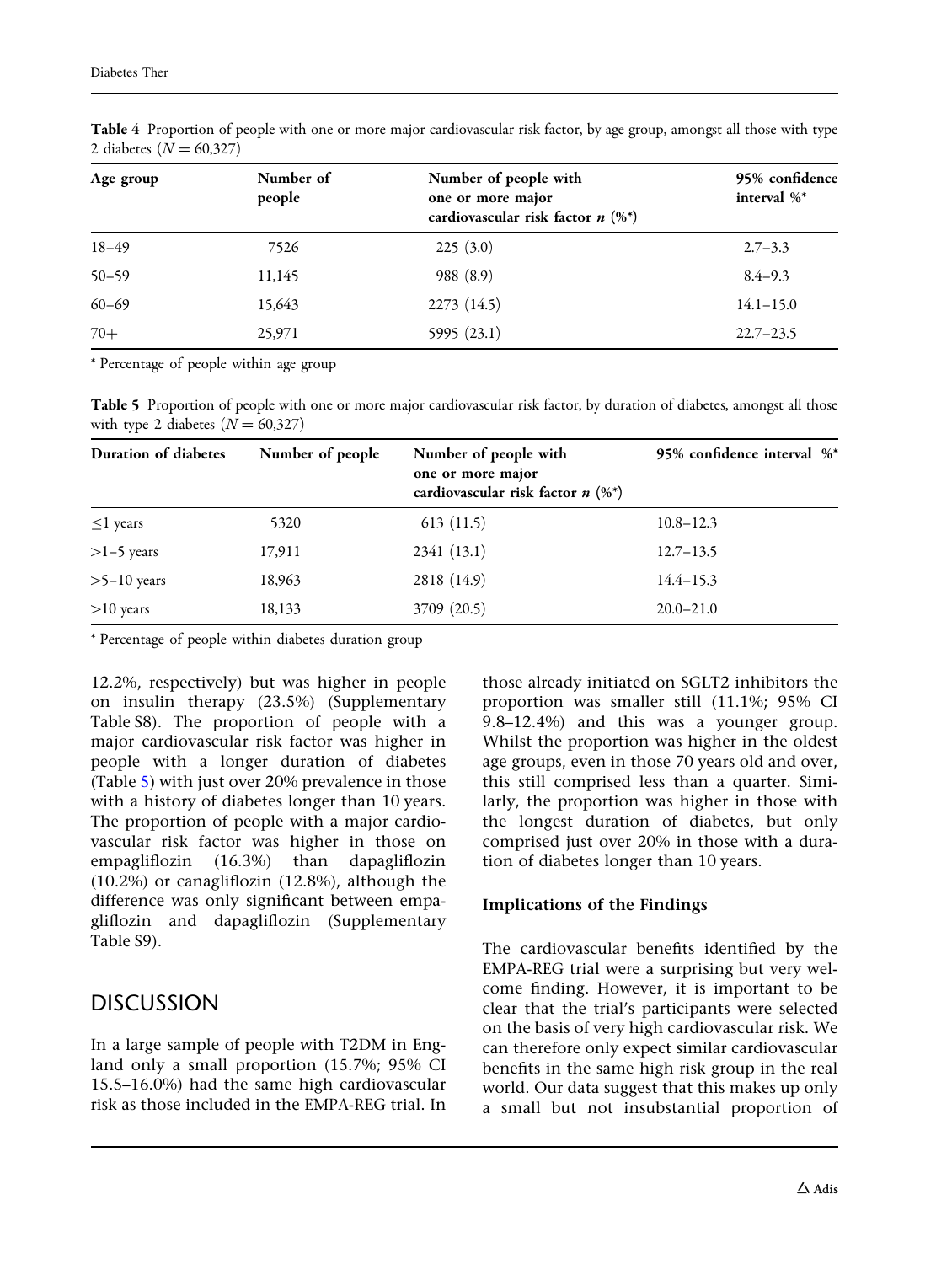those with T2DM. It also suggests that current SGLT2 inhibitor use occurs in a subgroup of people with T2DM who are of a younger age and have a lower cardiovascular risk than most people with T2DM. Any cardiovascular benefit in these people is uncertain. There are also a large proportion of people with high cardiovascular risk who are not currently treated with an SGLT2 inhibitor. Therefore, there is some scope to consider extending the use of empagliflozin in people with high cardiovascular risk if clinically appropriate.

The presence of cardiovascular risk factors was found, unsurprisingly, to be highest in the oldest age groups. It is therefore likely that this group is most likely to gain the largest cardiovascular risk reduction from SGLT2 inhibitor use. However, the use of SGLT2 inhibitors in this group can be problematic as the elderly are more likely to experience volume depletion, more likely to have baseline renal impairment, and have more significant sequelae from urinary tract infections [[23–27\]](#page-10-0).

Other cardiovascular safety trials are still ongoing and will help to explore questions around whether these benefits are a class effect and whether they can also be seen in lower cardiovascular risk groups. The Multicenter Trial to Evaluate the Effect of Dapagliflozin on the Incidence of Cardiovascular Events (DECLARE-TIMI 58) and CANagliflozin cardioVascular Assessment Study (CANVAS) trials with dapagliflozin and canagliflozin, respectively, are the two major ongoing trials with currently approved SGLT2 inhibitors [\[28,](#page-11-0) [29](#page-11-0)]. Their inclusion criteria are somewhat broader than those of the EMPA-REG trial, with lower cardiovascular risk participants enrolled. Whilst these trial results are awaited, a comparison of the characteristics of people treated with T2DM in clinical practice with those of the EMPA-REG trial is important to enable an understanding of how the existing data can be applied in practice. We provide a description of the cardiovascular risk profile of a large national sample of people with T2DM treated with SGLT2 inhibitors in England and compare this to the EMPA-REG trial inclusion criteria. We also provide a comparison with the complete denominator group (all people with identified T2DM).

It should be clearly stated that SGLT2 inhibitors have benefits beyond cardiovascular risk reduction: predominantly improved glycemic control and weight loss [[30](#page-11-0)]. Our real-world data demonstrate that people prescribed SGLT2 inhibitors have a higher BMI than others with T2DM. This trend suggests that the weight loss benefits of the class are a key consideration in prescribing. Whilst our analysis demonstrates that the cardiovascular benefit identified in the EMPA-REG trial can only be extrapolated to a small proportion of those currently prescribed SGLT2 inhibitors, this group will still experience glycemic and weight loss benefits.

The SGLT2 inhibitor class of medication is costlier than older therapies. The National Institute for Health and Care Excellence (NICE) in the UK has previously undertaken an economic analysis of the use of SGLT2 inhibitors and considers their use to be below the cost-effectiveness thresholds [\[31–33](#page-11-0)]. Otherwise analyses also suggest SGLT2 inhibitors provide cost-effective benefit [[34–36\]](#page-11-0). The benefits in these analyses are based on the glucose-lowering potential and do not consider the additional cardiovascular benefits seen in the EMPA-REG trial. Although we show that the trial findings can be only applied directly to a small proportion of those with T2DM, incorporation of the additional cardiovascular risk reduction into existing economic models is still likely to improve the cost–benefit estimates.

#### Future Research

Our data highlight the importance of further research to identify any cardiovascular benefit from SGLT2 inhibitors in lower-risk groups which make up the majority of SGLT2 inhibitor use currently. This leads to several important clinically relevant questions: Are there any cardiovascular benefits with canagliflozin and dapagliflozin (which makes up the majority of SGLT2 inhibitor prescriptions currently)? What, if any, is the degree of cardiovascular benefit afforded in the lower cardiovascular risk groups? The ongoing cardiovascular safety trials with canagliflozin (CANVAS) and dapagliflozin (DECLARE-TIMI 58) will go some way to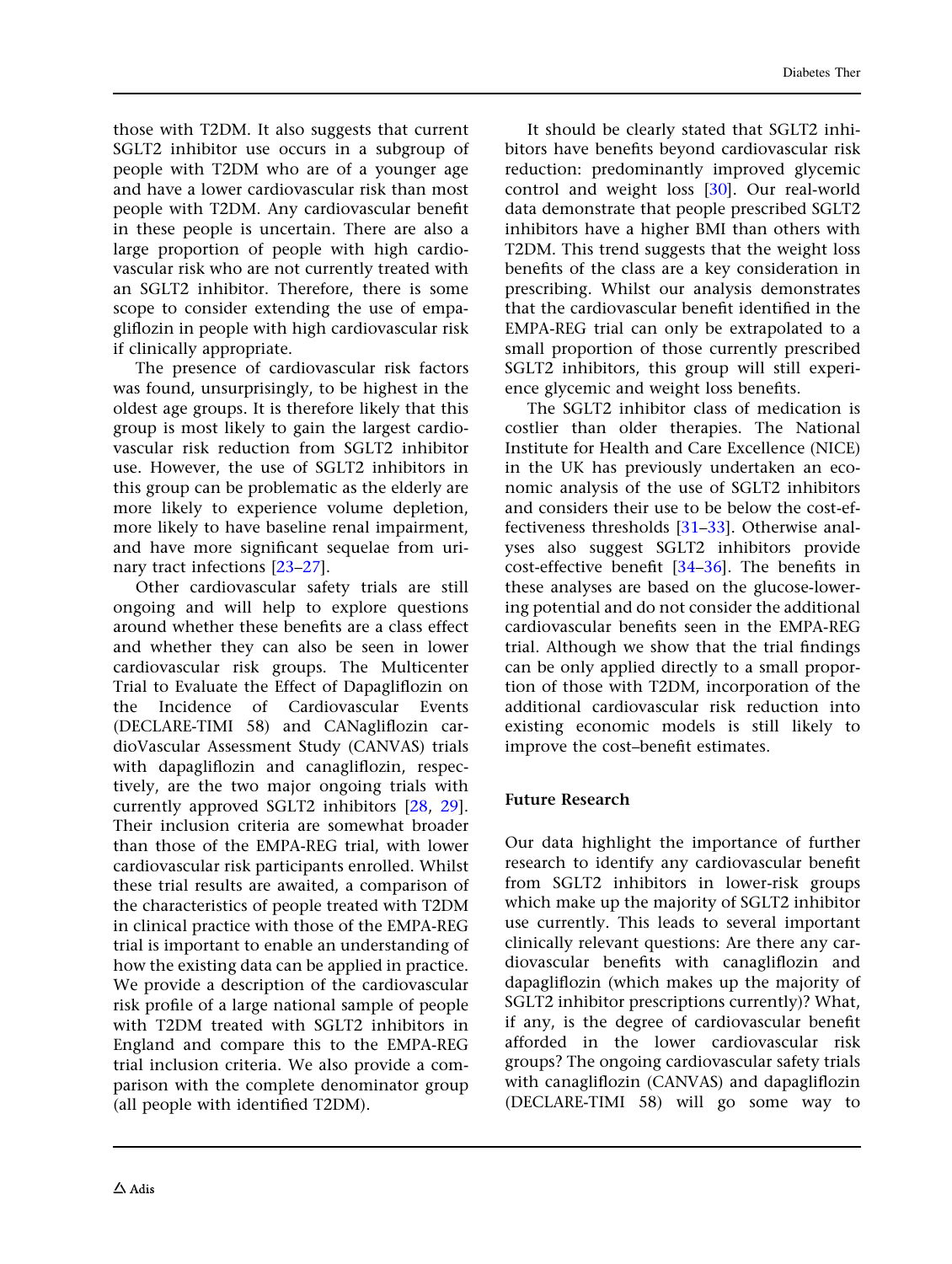answering these questions [\[28,](#page-11-0) [29\]](#page-11-0). The CAN-VAS trial is estimated to complete in 2017 and DECLARE-TIMI 58 in 2019. These trials should be supported by real-world analyses of cardiovascular outcomes in people currently treated with SGLT2 inhibitors.

The EMPA-REG, CANVAS, and DECLAR-E-TIMI 58 trials also exclude people with certain comorbidities. Many of those excluded may have had significant cardiovascular risk. Additional real-world evidence may also be needed to clarify whether the use of SGLT2 inhibitors in those with multimorbidity confers cardiovascular benefit.

### Comparison with Similar Studies

Only one other similar study comparing the EMPA-REG trial inclusion criteria against a large sample of people with diabetes has been performed. The study in initial reporting, and not yet published in a complete manuscript, compared the criteria against a large registry-based population in the USA (the Diabetes Collaborative Registry) [\[37\]](#page-11-0). The authors used prior myocardial infarction, any coronary artery disease, any coronary revascularization, or peripheral artery disease to approximate the EMPA-REG criteria. They found that only 16% of those with T2DM met these approximate criteria. These results agree closely with those presented here. Our present study may provide a more representative sample of the general population with T2DM than this registry-based analysis. We were also able to provide a closer mapping of disease codes to the EMPA-REG inclusion criteria than was possible for this study.

### Strengths and Limitations

The key strengths and limitations of the data source used for the study (RCGP RSC network of practices) have previously been described [\[21](#page-10-0), [38\]](#page-11-0) in accordance with European Federation for Medical Informatics Primary Care Informatics Working Group consensus recommendations [[39](#page-11-0)]. Key strengths include the large sample size, high level of data

completeness, and the broadly representative nature of the population sample. However, the RCGP RSC group of practices are a somewhat self-selecting group of GP practices with a slightly more affluent population than the UK average [[38](#page-11-0)]. Despite this, given the size of the population analyzed (ca. 1.7% of the English population), we feel that these data provide a reasonable approximation of the UK population.

Identification of the EMPA-REG inclusion criteria risk factors from routine primary care data may be limited by a number of factors. Firstly, the possibility of missing data (either because of failure to record known diagnoses or failure to identify risk factors in clinical practice) may have led us to underestimate the number of people who meet these criteria. As mentioned, our previous analyses of this dataset have demonstrated a high level of data completeness, particularly in those with diabetes which somewhat mitigates this limitation [\[21,](#page-10-0) [38\]](#page-11-0). Identification of specific inclusion criteria is limited by the clinical coding system used in UK primary care (Read codes) which does not have a code which mapped directly onto each EMPA-REG criterion. We have therefore used non-specific/broader clinical codes where no more specific code was available. This approach may have slightly overestimated the number of people meeting each inclusion criteria. Generally the Read coding system is an extensive system which facilitates very detailed coding of diagnoses and other code domains [\[19\]](#page-10-0) such that this mapping mismatch is limited. Additional limitations of using routinely collected primary care data in research have also previously been described and include the loss of information recorded in the record as free text [\[40\]](#page-11-0) which may have led to some missing cases in our data.

### CONCLUSIONS

Extrapolation of the EMPA-REG trial cardiovascular benefits to people with T2DM in the real world should be performed with extreme caution. In a large nationally representative sample of people with T2DM we found that only a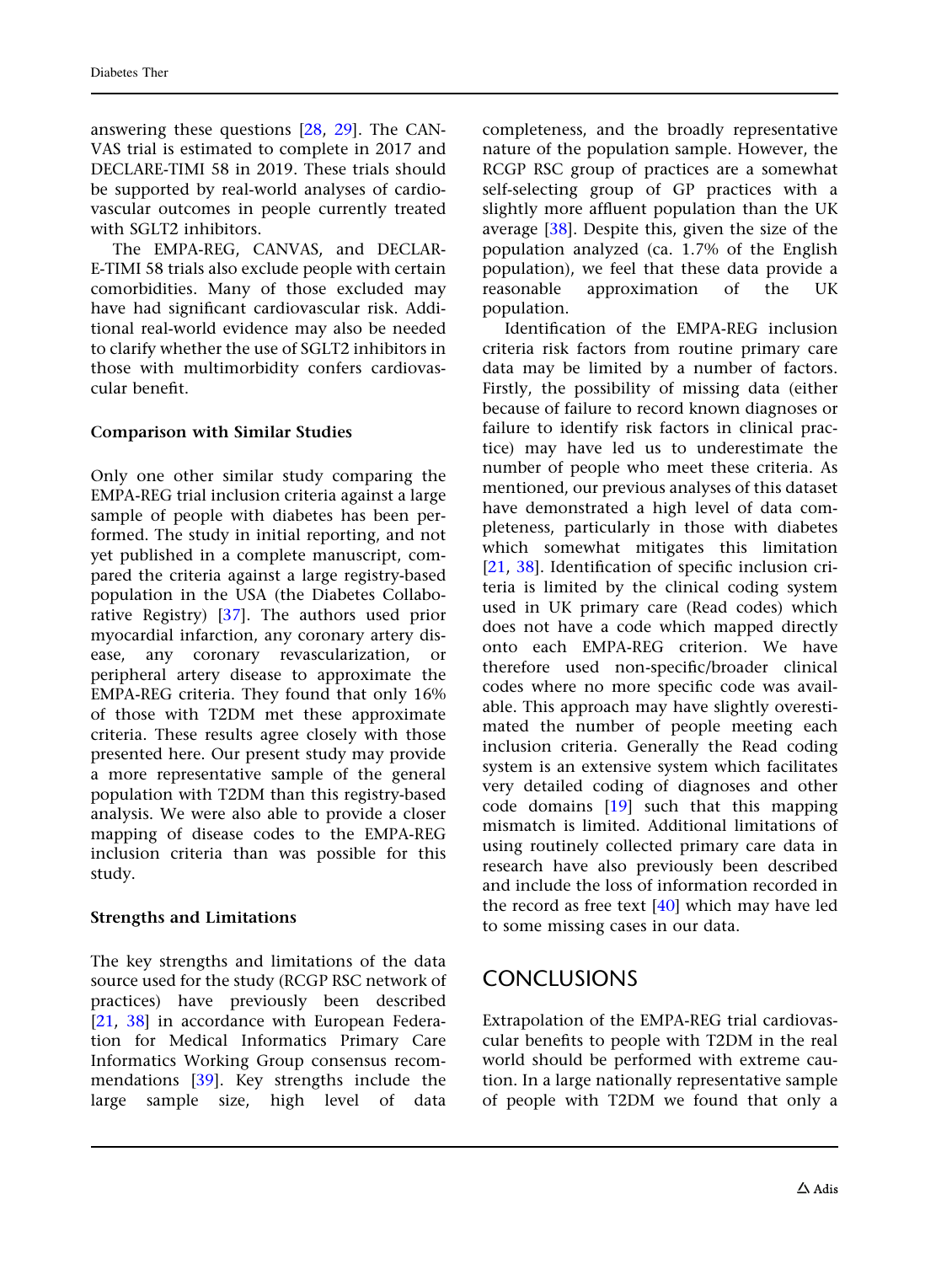<span id="page-9-0"></span>small proportion of people had the same high cardiovascular risk as those people included in the EMPA-REG trial. Additionally, an even smaller proportion of those currently treated with SGLT2 inhibitors had the same high risk. It remains to be seen whether people with T2DM, multimorbidity, and high cardiovascular risk (who were excluded from the trials) similarly benefit from treatment with SGLT2 inhibitors. Further data are also needed to identify possible cardiovascular benefit in the remaining lower cardiovascular risk group.

# ACKNOWLEDGEMENTS

This publication has been supported by a grant from AstraZeneca including funding for publication charges and medical editorial assistance.

All authors had full access to all of the data in this study and take complete responsibility for the integrity of the data and accuracy of the data analysis. All named authors meet the International Committee of Medical Journal Editors (ICMJE) criteria for authorship for this manuscript, take responsibility for the integrity of the work as a whole, and have given final approval for the version to be published. The authors thank Reza Hajhosseiny, who provided medical editorial assistance on behalf of Spotlight Research Ltd. Funding for medical editorial support was provided by AstraZeneca Europe.

Andrew McGovern conceived the idea. Andrew McGovern, Michael Feher, Neil Munro, and Simon de Lusignan designed the study. Andrew McGovern undertook the data analysis. Andrew McGovern, Michael Feher, Neil Munro, and Simon de Lusignan contributed to the manuscript and approved the final draft.

Disclosures. Andrew McGovern receives research funding from Eli-Lilly and AstraZeneca. Simon de Lusignan receives research funding from Eli-Lilly, GlaxoSmithKline, Takeda, and AstraZeneca. Neil Munro has received financial support for research, speaker meetings, and consultancy from MSD, Merck, BMS, AstraZeneca, Pfizer, Novo, Eli-Lilly, and Sanofi-Aventis.

Michael Feher has received financial support for research, speaker meetings, and consultancy from MSD, Merck, BMS, AstraZeneca, Pfizer, Novo, Eli-Lilly, and Sanofi-Aventis.

Compliance with Ethics Guidelines. All data to be used was anonymized at the point of data extraction. No clinically identifiable information was made available to researchers. The study has been tested against the Health Research Authority (HRA)/Medical Research Council (MRC) "is this research" tool [\[22](#page-10-0)] and was considered to be an audit of current practice when compared to best available evidence. The study therefore did not require specific ethical approval. Approval for this work was granted by the RCGP RSC study approval committee. This article is based on previously conducted studies and does not involve any new studies of human or animal subjects performed by any of the authors.

Data Availability. The datasets generated during and/or analyzed during the current study are not publicly available as per the conditions of study approval by the RCGP RSC study approval committee, in order to protect patient confidentiality. The data can be made available to bona fide researchers on a caseby-case basis; please contact the corresponding author for further details.

Open Access. This article is distributed under the terms of the Creative Commons Attribution-NonCommercial 4.0 International License ([http://creativecommons.org/licenses/](http://creativecommons.org/licenses/by-nc/4.0/)  $bv\text{-}nc/4.0$ ), which permits any noncommercial use, distribution, and reproduction in any medium, provided you give appropriate credit to the original author(s) and the source, provide a link to the Creative Commons license, and indicate if changes were made.

# REFERENCES

1. Zinman B, et al. Empagliflozin, cardiovascular outcomes, and mortality in type 2 diabetes. N Engl J Med. 2015;373(22):2117–28.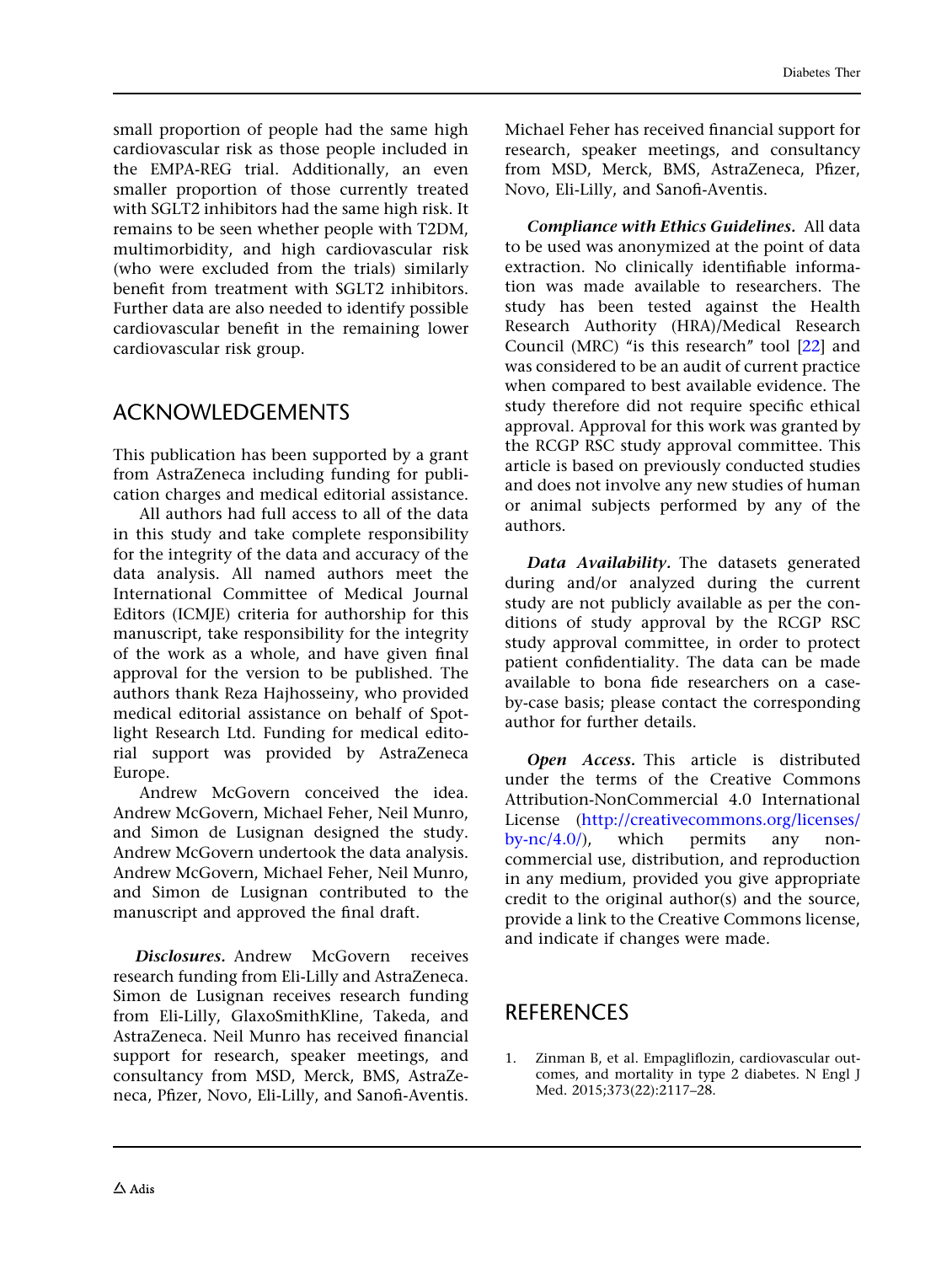- <span id="page-10-0"></span>2. Marso SP, et al. Liraglutide and cardiovascular outcomes in type 2 diabetes. N Engl J Med. 2016;375(4):311–22.
- 3. Fujita Y, Inagaki N. Renal sodium glucose cotransporter 2 inhibitors as a novel therapeutic approach to treatment of type 2 diabetes: clinical data and mechanism of action. J Diabetes Investig. 2014;5(3):265–75.
- 4. Rahmoune H, et al. Glucose transporters in human renal proximal tubular cells isolated from the urine of patients with non-insulin-dependent diabetes. Diabetes. 2005;54(12):3427–34.
- 5. Johnsson K, et al. Osmotic diuresis with SGLT2 inhibition: analysis of events related to volume reduction in dapagliflozin clinical trials. Postgrad Med. 2016;128(4):346–55.
- 6. Daousi C, et al. Prevalence of obesity in type 2 diabetes in secondary care: association with cardiovascular risk factors. Postgrad Med J. 2006;82(966):280–4.
- 7. Sarafidis PA, Tsapas A. Empagliflozin, cardiovascular outcomes, and mortality in type 2 diabetes. N Engl J Med. 2016;374(11):1092–4.
- 8. Fischereder M, Schönermarck U. Empagliflozin, cardiovascular outcomes, and mortality in type 2 diabetes. N Engl J Med. 2016;374(11):1092–4.
- 9. Scheen AJ. Reappraisal of the diuretic effect of empagliflozin in the EMPA-REG OUTCOME trial: comparison with classic diuretics. Diabetes Metab. 2016;42(4):224–33.
- 10. Abdul-Ghani M, et al. SGLT2 inhibitors and cardiovascular risk: lessons learned from the EMPA-REG OUTCOME study. Diabetes Care. 2016;39(5):717–25.
- 11. Ferrannini E, Mark M, Mayoux E. CV protection in the EMPA-REG OUTCOME trial: a ''thrifty substrate'' hypothesis. Diabetes Care. 2016;39:1108–14.
- 12. Mudaliar S, Alloju S, Henry RR. Can a shift in fuel energetics explain the beneficial cardiorenal outcomes in the EMPA-REG OUTCOME study? A unifying hypothesis. Diabetes Care. 2016;39(7):1115–22.
- 13. Abdul-Ghani M, et al. SGLT2 inhibitors and cardiovascular risk: lessons learned from the EMPA-REG OUTCOME study. Diabetes Care. 2016;39(5):717–25.
- 14. de Lusignan S, Crawford L, Munro N. Creating and using real-world evidence to answer questions about clinical effectiveness. J Innov Health Inform. 2015;22(3):368–73.
- 15. McGovern A, Hinchliffe R, Munro N, de Lusignan S. Basing approval of drugs for type 2 diabetes on real world outcomes. BMJ. 2015;351:h5829.
- 16. McGovern A, et al. Sodium-glucose co-transporter-2 (SGLT2) inhibitors: comparing trial and real world use (study protocol). Diabetes Ther. 2017. doi[:10.](http://dx.doi.org/10.1007/s13300-017-0229-8) [1007/s13300-017-0229-81](http://dx.doi.org/10.1007/s13300-017-0229-8)–9.
- 17. de Lusignan S, van Weel C. The use of routinely collected computer data for research in primary care: opportunities and challenges. Fam Pract.  $2006;23(2):253-63.$
- 18. UK Prospective Diabetes Study (UKPDS) Group. Intensive blood-glucose control with sulphonylureas or insulin compared with conventional treatment and risk of complications in patients with type 2 diabetes (UKPDS 33). UK Prospective<br>Diabetes Study (UKPDS) Group. Lancet. Study (UKPDS) Group. Lancet. 1998;352(9131):837–53.
- 19. de Lusignan S. Codes, classifications, terminologies and nomenclatures: definition, development and application in practice. Inform Prim Care. 2005;13(1):65–70.
- 20. Liaw ST, et al. Integrating electronic health record information to support integrated care: practical application of ontologies to improve the accuracy of diabetes disease registers. J Biomed Inform. 2014;52:364–72.
- 21. McGovern A, et al. Real-world evidence studies into treatment adherence, thresholds for intervention and disparities in treatment in people with type 2 diabetes in the UK. BMJ Open. 2016;6(11):e012801.
- 22. Medical Research Council and NHS Health Research Authority. Is my study research? 2016. [http://www.](http://www.hra-decisiontools.org.uk/research/) [hra-decisiontools.org.uk/research/.](http://www.hra-decisiontools.org.uk/research/) Accessed Dec 2016.
- 23. AstraZeneca. Farxiga (Dapagliflozin) [package insert]. Wilmington: AstraZeneca Pharmaceuticals LP; 2016.
- 24. Boehringer Ingelheim Pharmaceuticals Inc. Jardiance (Empagliflozin) [package insert]. Ridgefield: Eli Lilly and Company; 2016.
- 25. Janssen Pharmaceuticals Inc. Invokana (Canagliflozin) [package insert]. Titusville: Janssen Pharmaceuticals Inc.; 2016.
- 26. Cove-Smith A, Almond M. Management of urinary tract infections in the elderly. Trends Urol Gynaecol Sex Health. 2007;12(4):31–4.
- 27. Sehgal V, et al. Management of diabetes mellitus in the elderly with canagliflozin: a newer